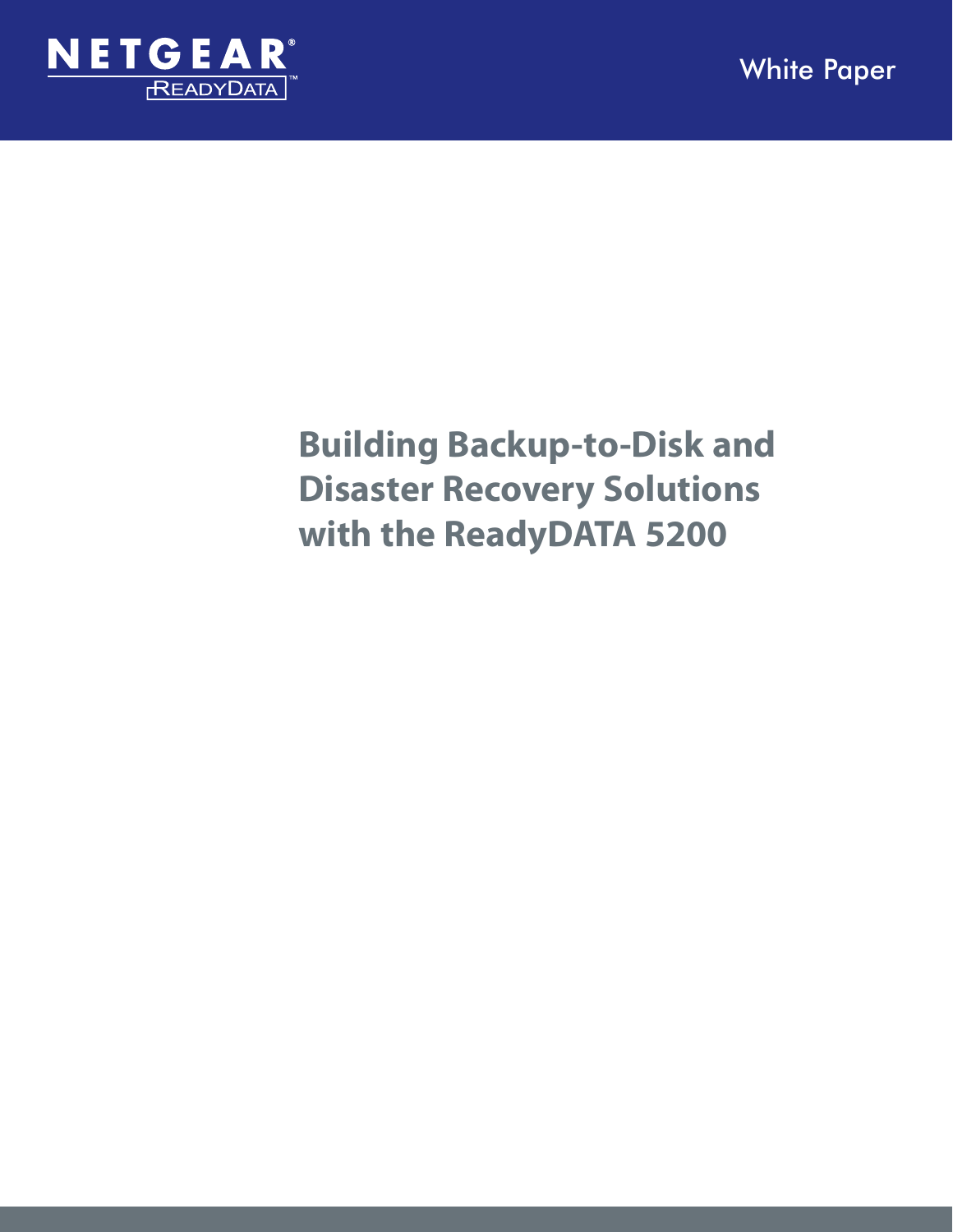Explosive data growth is a challenging reality for IT and data center managers. IDC reports that digital content will grow to 2.7 ZB in 2012, up almost 50 percent from 2011, on its way to 8 ZB by 2015. This growth is the result of many factors, including heavy use of mobile devices, which enables more data creation and more duplication, and increasing reliance on virtualization, among others.

More data to be stored means more data to protect, increasing demands on backup systems. If you're still relying on an inefficient, failure-prone tape-based backup system, these demands are magnified for you. Disk-based backup systems are faster and easier to manage, and provide unified architecture and better data integrity than tape-based systems. What's more, anyone designing a data protection solution faces a dizzying array of choices, especially when considering which backup software to implement.

But your choice of network storage is simple: The NETGEAR® ReadyDATA™ 5200. No matter which software backup vendor you choose, the ReadyDATA 5200 provides you with a cost-effective, easy-to-deploy, feature-rich repository for backup data.

The ReadyDATA 5200 supports industry-standard file-sharing protocols including iSCSI, CIFS, and NFS. It also offers high-end features that greatly enhance your data protection solution, including data deduplication, compression, cloud-managed site-tosite replication, high-efficiency data snapshots, and instant expansion.

Any backup software that you implement can leverage these features using standard interfaces and agents. With the ReadyDATA 5200, the process of backing up data and replicating backups off site for protection against disasters is simple:

- 1. Your third-party backup software writes backups directly to the ReadyDATA 5200 using standard network protocols.
- 2. Compress and deduplicate your data as it is written to the ReadyDATA 5200, saving space as data is written.
- 3. The ReadyDATA 5200 can take periodic snapshots upon completion of each backup volume.
- 4. Use replication to move both the backup data and snapshots to an offsite ReadyDATA 5200 for recovery in the event of a disaster.



*Figure 1. Backup and snapshot data moved off site for disaster recovery protection*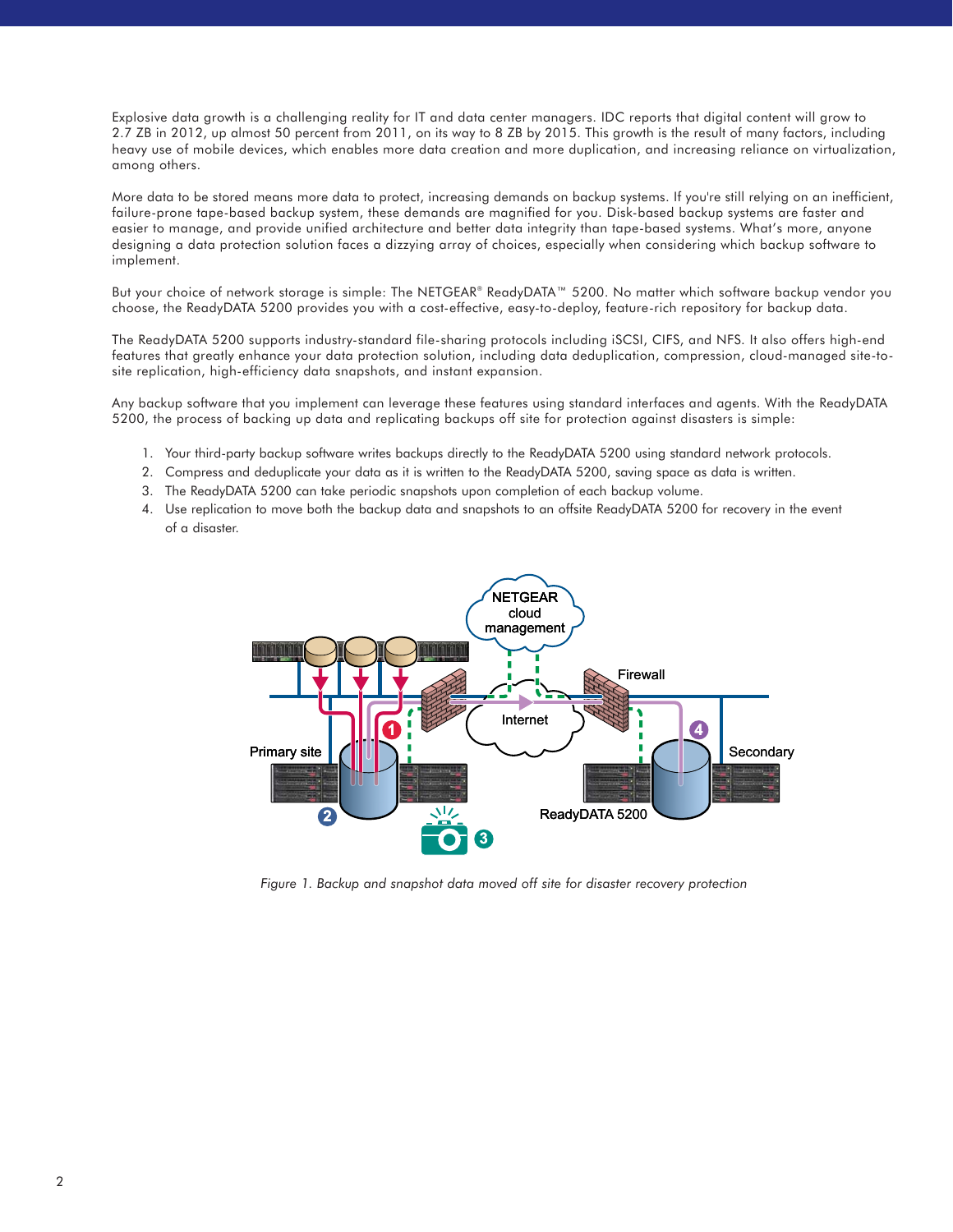Building your backup solution with the ReadyDATA 5200 provides simplicity and efficiencies that reduce costs. These technologies make the ReadyDATA 5200 ideal storage for backup solutions:

• **Data deduplication and compression**: Greatly reduces storage capacity requirements by shrinking backup data and removing globally common blocks of data as they are written to the ReadyDATA 5200. This technique is ideal for backup solutions that periodically create full backups because any data that is common to multiple backup jobs is written only once, thus providing capacity savings.



*Figure 2. Data deduplication and compression*

• **Cloud-managed constant block-level replication**: Provides the simplest way to get backup data off site in a timely manner. When replication is enabled between two ReadyDATA 5200 storage systems, data is sent from one system to another as it is written. This means backup data is being sent off site for disaster recovery protection at the same time that the primary backup job is running. Running the offsite operations in parallel greatly reduces the time that's required to complete backup jobs and offers better protection for your offsite data.



*Figure 3. Cloud-managed block-level replication*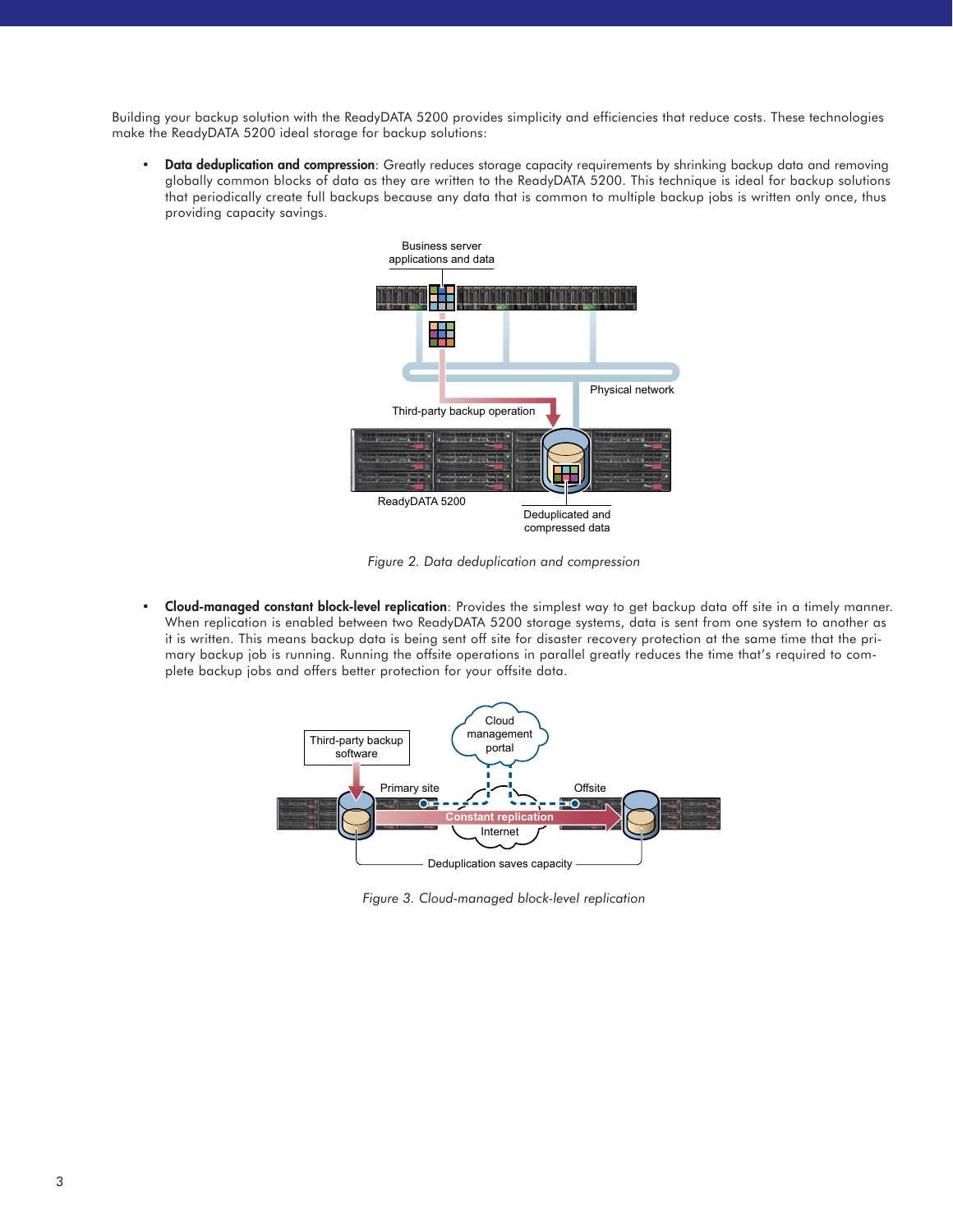• **High-efficiency data snapshots**: Provide the ability to roll back a ReadyDATA 5200 to a previous point in time. This technology is ideal for protecting against data loss due to corruption. If data becomes corrupt on the system due to software failure or malicious activity, quick recovery is seamless using the ReadyDATA 5200's snapshot time line. You can create a schedule to automatically create snapshots that provide granular fallback points.



*Figure 4. High-efficiency data snapshots* 

• **Instant expansion**: As data utilization grows, so does your backup storage requirement. The ReadyDATA 5200's instant expansion capability allows for large amounts of storage capacity expansion without downtime, wait time, or risk. You can add up to 48 drives in one operation without moving any data, meaning that scaling up your backup storage is hassle-free.

## **Building a Complete Backup-to-Disk Offsite Solution**

You must balance many considerations when building a backup-to-disk (B2D) offsite solution. Determining which backup software to use requires that you consider backup frequency, recovery methods, application integration, cost and much more.

Regardless of which backup software you choose, the ReadyDATA 5200 can provide the right storage capability. When you implement the ReadyDATA 5200 in your B2D solution, your need to ensure that your performance requirements are met so that backups can be completed within your backup window.

The speed of your system's network connection is a major factor affecting overall backup performance. Depending on the configuration you purchase, the ReadyDATA 5200 provides both 10 GbE and 1 GbE connectivity.

| <b>Interface</b> | <b>Potential Throughput</b> |
|------------------|-----------------------------|
| 1 GbE            | 110 MB/s                    |
| $10$ GbE         | 1250 MB/s                   |

Note: *The ReadyDATA 5200's performance varies depending on the performance of the source systems that it is protecting. When using multiple physical interfaces, you can increase performance by running simultaneous backup jobs.*

## **Virtual Interfaces for Balancing Load**

In an environment where backup clients are slow, running simultaneous backup jobs from many clients to one ReadyDATA 5200 storage system can enhance performance. The ReadyDATA 5200 allows you to divide your 1 GbE or 10 GbE bandwidth with virtual adapters, so that you can make the most efficient use of your network.

You can bond multiple physical network interfaces on the ReadyDATA 5200 to act as fast, redundant connectivity. You can then assign virtual adaptors to physical interfaces or bonds to access the network. The ReadyDATA 5200 allows you to configure options independently for each virtual adaptor, including options for IP settings, VLAN tagging, jumbo frames, and even performance throttling.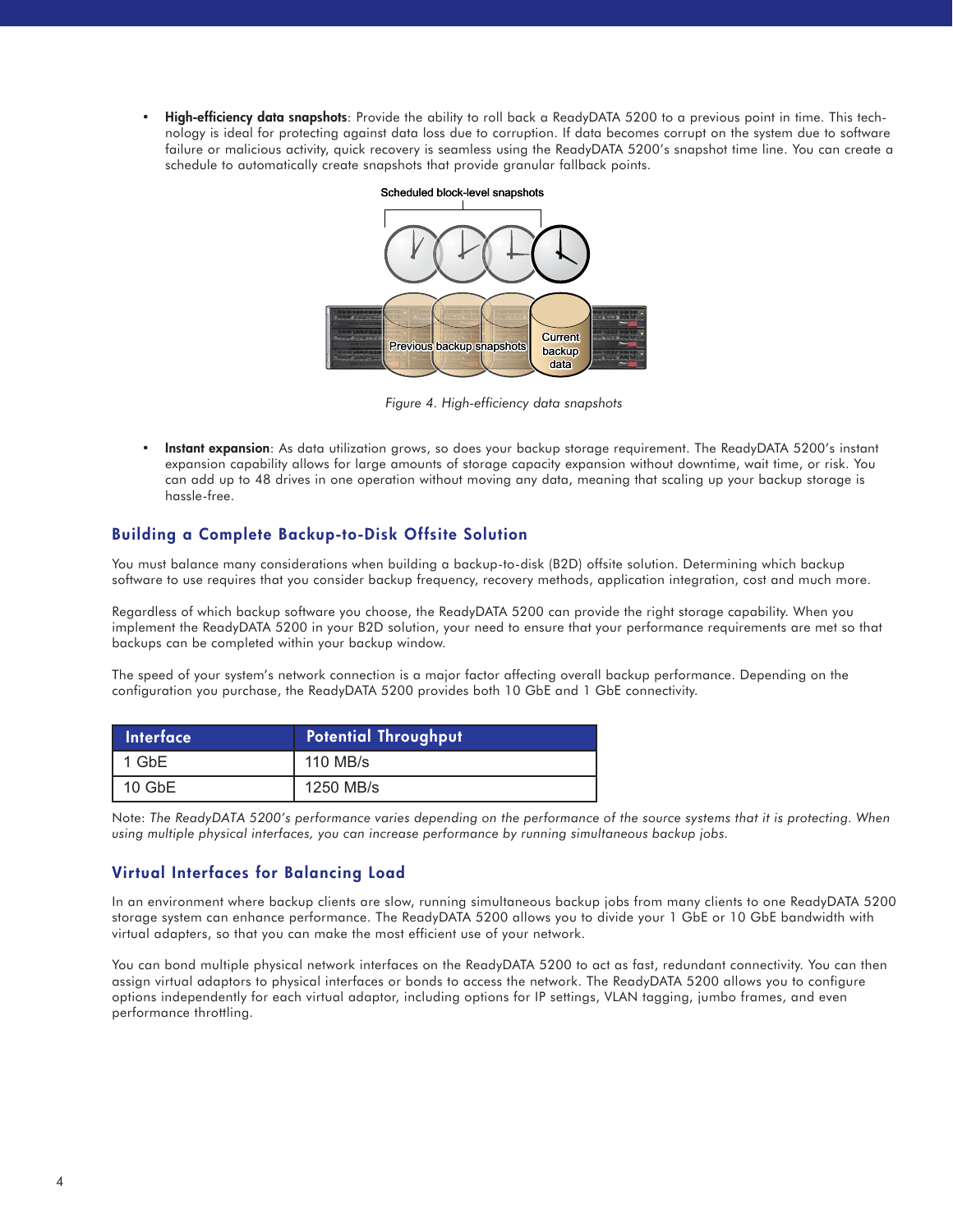

*Figure 5. Virtual network interfaces* 

Virtualized networking enables the ReadyDATA 5200 to service many separate networks and allows you to control how much bandwidth is used for each storage-related task.

### **Write Throughput Performance**

The most important performance metric to consider when designing a B2D solution is sequential write throughput. Throughput dictates the amount of data that can be written to a storage system during backup operations. You can use throughput metrics to calculate the amount of data that can be written within a backup window.

The following chart shows expected performance of write throughput based on number of drives.



*Figure 6. ReadyDATA 5200 SATA drive sustained throughput*

*Note: This benchmark was created using SATA drives on a ReadyDATA 5200. Use of SAS drives or SSDs enhances performance but is not ideal for backup-to-disk workloads due to the capacity constraints of SAS drives and SSDs.*

### **Replication Considerations**

To provide flexibility to meet your bandwidth constraints and recovery requirements, the ReadyDATA 5200 offers replication features that support a variety of configurations and network topologies.

Replication on the ReadyDATA 5200 allows periodic and constant replication between two or more ReadyDATA 5200 storage systems. You can locate the systems on a private LAN or separate them using the Internet. When data is replicated over the Internet, the ReadyDATA 5200 automatically encrypts it for secure transmission.